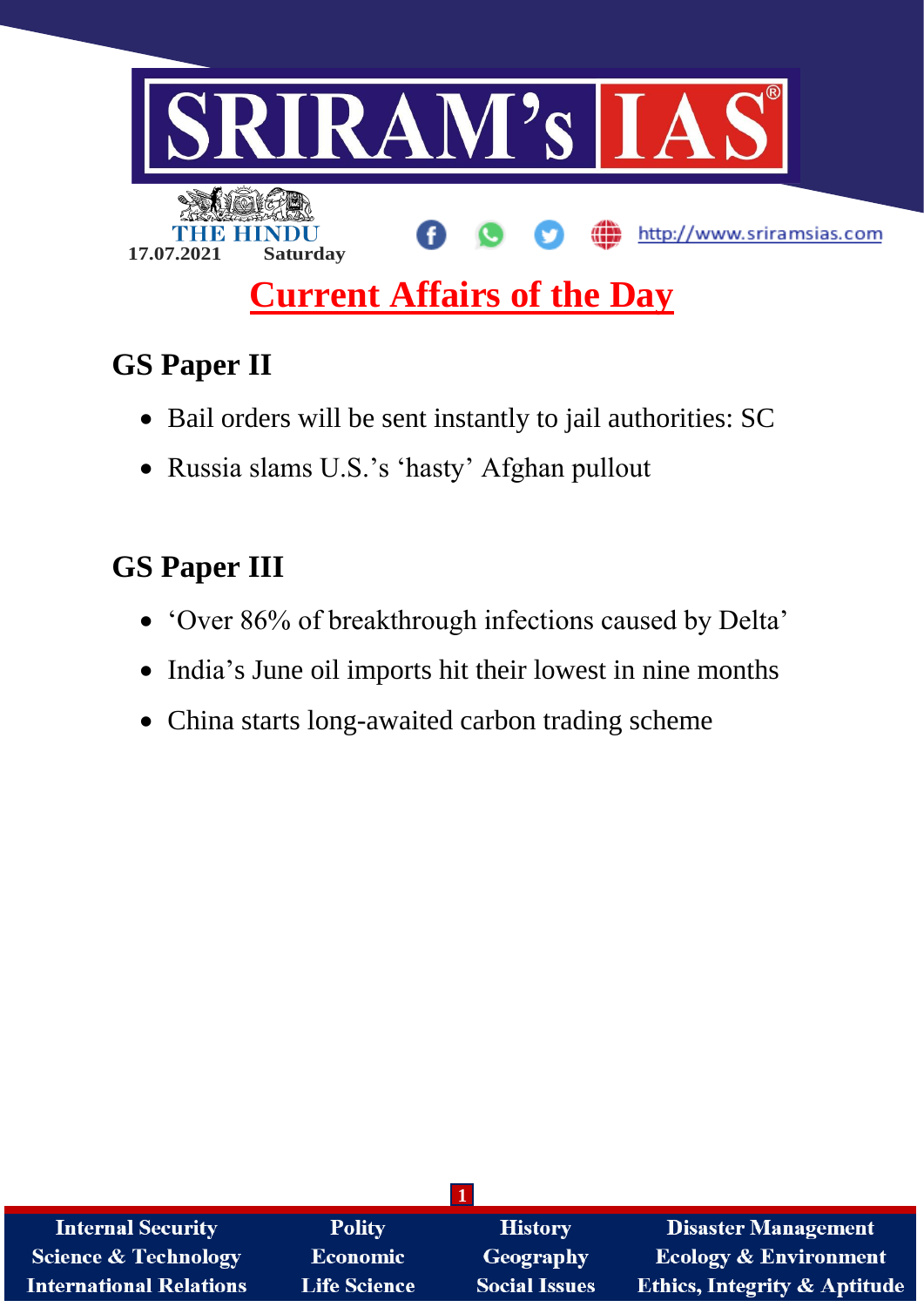

- the Supreme Court, have to wait for days before prison authorities release them. "It is just too much," he said.
- 2. The Chief Justice, heading a Special Bench, voiced the Supreme Court's exasperation at prison authorities who insist on receiving by hand the "authentic" hard copy of the bail order regardless of the fact that the personal liberty of people suffers.
- 3. So, as a solution, the Chief Justice announced in open court the rolling out of a new scheme called 'FASTER' or 'Fast and Secure Transmission of Electronic Records' by which the Supreme Court would instantly, directly, securely and electronically transmit bail and other orders to jail authorities, district courts and High Courts.

# **Russia slams U.S.'s 'hasty' Afghan pullout**

Russia blamed the "hasty withdrawal" of U.S. and NATO troops for a rapid deterioration in Afghanistan's security and warned of instability spreading to neighbouring countries.

# **Highlights:**

- 1. Taliban insurgents in Afghanistan have capitalised on the last stages of the withdrawal of foreign troops to launch offensives, capturing a swath of districts and border crossings, and encircling provincial capitals
- 2. The White House had tried to paint the drawdown of foreign troops in "the most positive colours", Russian Foreign Minister Sergei Lavrov.
- 3. In recent days we have unfortunately seen a rapid deterioration of the situation in Afghanistan. In light of the hasty withdrawal of the U.S. and NATO troops, there is huge uncertainty around the future of the political and military situation in this country.
- 4. Russia hosted Taliban representatives in Moscow last week, where the insurgent group claimed to have control over some 85% of Afghanistan.

| <b>Internal Security</b>        | <b>Polity</b>       | <b>History</b>       | <b>Disaster Management</b>              |  |  |  |
|---------------------------------|---------------------|----------------------|-----------------------------------------|--|--|--|
| <b>Science &amp; Technology</b> | Economic            | Geography            | <b>Ecology &amp; Environment</b>        |  |  |  |
| <b>International Relations</b>  | <b>Life Science</b> | <b>Social Issues</b> | <b>Ethics, Integrity &amp; Aptitude</b> |  |  |  |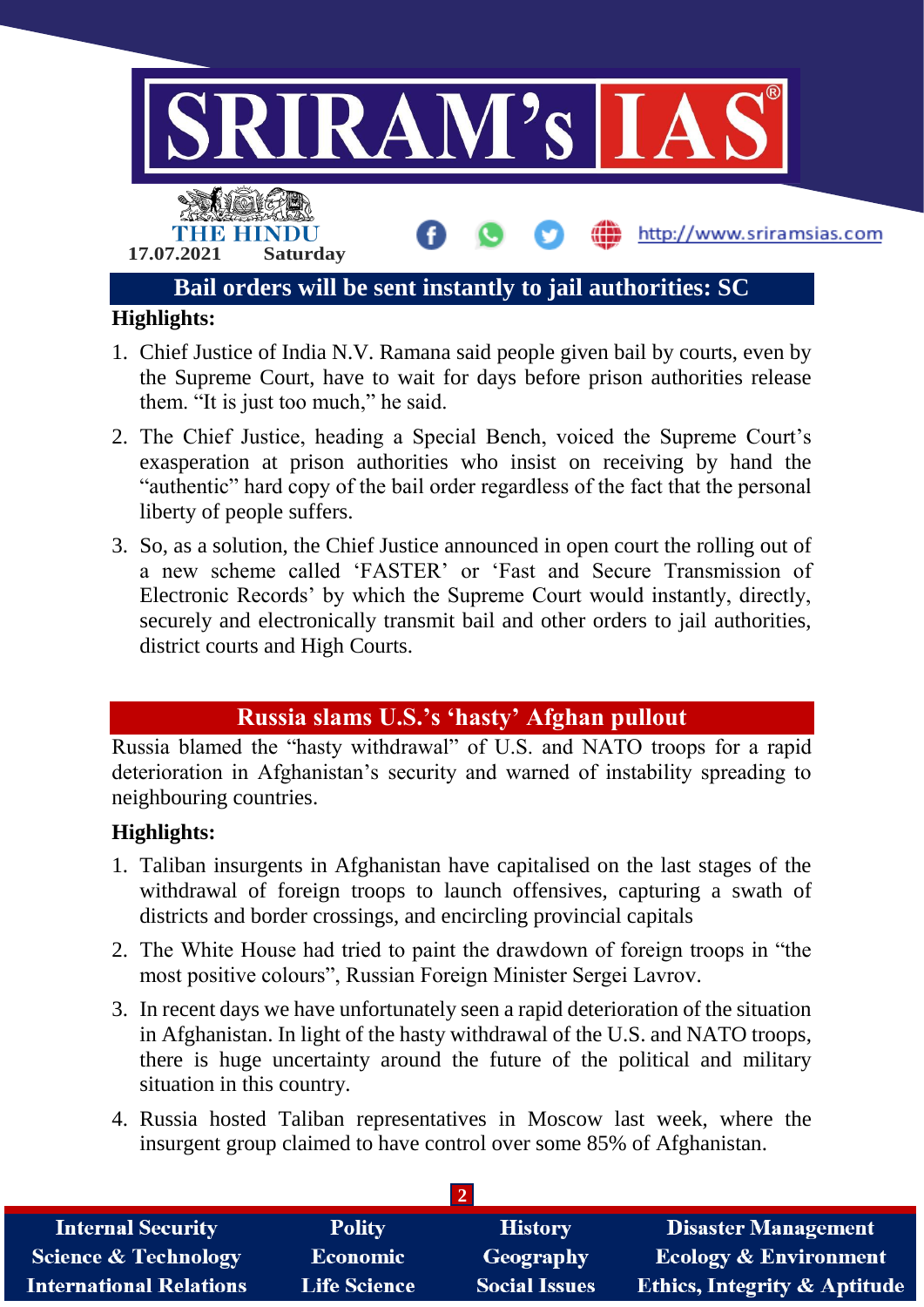

5. Moscow is closely watching the Taliban's advance and is concerned about the potential for instability reaching neighbouring Central Asian countries of the former Soviet Union where Russia maintains military bases.

#### **Risk of instability**

- 1. The crisis had increased the threat of terrorism and worsened problems surrounding drug trafficking, which he said had reached an unprecedented level.
- 2. It's clear that, in this situation, there is a real risk of instability spreading to neighbouring countries.

#### **'Over 86% of breakthrough infections caused by Delta'**

- 1. A majority over 86% of the breakthrough infections after COVID-19 vaccination have been caused by the Delta variant, with hospitalisation of 9.8% of such cases and fatality observed in 0.4% of cases, according to the results of a nationwide study conducted by the Indian Council of Medical Research (ICMR) on breakthrough COVID-19 infection.
- 2. A breakthrough infection is a case of illness in which a vaccinated individual becomes sick from the same illness that the vaccine is meant to prevent.

# **India's June oil imports hit their lowest in nine months**

- 1. India's crude oil imports in June fell to their lowest in nine months, as refiners curtailed purchases amid higher fuel inventories due to low consumption and renewed COVID-19 lockdowns in the previous two months.
- 2. The world's third-biggest oil importer and consumer, India shipped in about 3.9 million barrels per day (BPD) of crude last month, about 7% down from May, but 22% higher from year-earlier levels, tanker arrival data obtained from trade sources showed. India is the second major importer in Asia, after China, to post a slump in last month's crude imports.
- 3. After an uptick in India's fuel demand in February and March, the country's refiners cranked up crude processing and oil imports, said an Indian refining official who declined to be named as he is not authorised to speak to media.

| <b>Internal Security</b>        | <b>Polity</b>       | <b>History</b>       | <b>Disaster Management</b>              |  |  |
|---------------------------------|---------------------|----------------------|-----------------------------------------|--|--|
| <b>Science &amp; Technology</b> | Economic            | Geography            | <b>Ecology &amp; Environment</b>        |  |  |
| <b>International Relations</b>  | <b>Life Science</b> | <b>Social Issues</b> | <b>Ethics, Integrity &amp; Aptitude</b> |  |  |